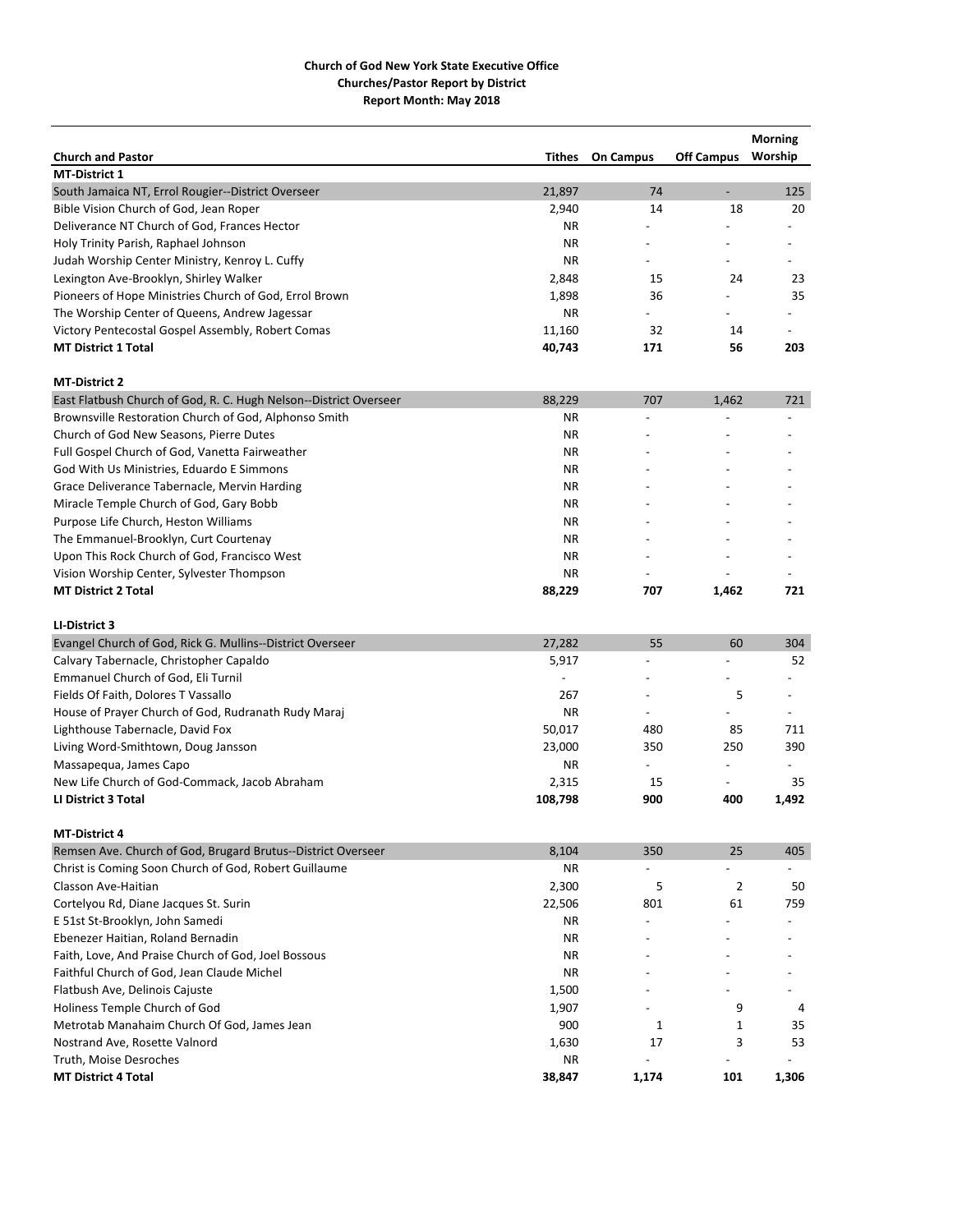|                                                                      |           |                          |                          | <b>Morning</b>           |
|----------------------------------------------------------------------|-----------|--------------------------|--------------------------|--------------------------|
| <b>Church and Pastor</b>                                             | Tithes    | <b>On Campus</b>         | <b>Off Campus</b>        | Worship                  |
| <b>MT-District 5</b>                                                 |           |                          |                          |                          |
| Manhattan Church of God, Emmanuel Denis--District Overseer           | 8,950     | 100                      | $\overline{a}$           | 110                      |
| Huntington Haitian, Georges Franck                                   | ΝR        | L,                       | $\overline{a}$           |                          |
| Manhattan-Uppertown, Jean Milou Octelene                             | ΝR        | $\overline{a}$           |                          |                          |
| Mount Vernon - Haitian, Jean Carlos Charles                          | <b>NR</b> | $\overline{a}$           |                          |                          |
| New Rochelle Haitian, Joanes Rousseau                                | 6,093     | 58                       | 17                       | 83                       |
| Restoration Church of God, Cayo Ariston                              | <b>NR</b> |                          |                          |                          |
| <b>MT District 5 Total</b>                                           | 15,043    | 158                      | 17                       | 193                      |
| <b>MT-District 6</b>                                                 |           |                          |                          |                          |
| Spring Valley, Edner B Ligonde--District Overseer                    | 12,488    | 50                       | 30                       | 245                      |
| Salem Church of God, Jean H Lavalasse                                | ΝR        | L,                       |                          |                          |
| Seed Church Of God, Hermann Michel                                   | <b>NR</b> |                          |                          |                          |
| Siloe Church of God, Jean Brevil                                     | 3,721     |                          |                          |                          |
| The First Haitian Church of God of Middletown, Paul Laplante         | 1,288     | 22                       |                          | 15                       |
| Trinity Church of God, Guisley Noisin                                | <b>NR</b> |                          |                          |                          |
| <b>MT District 6 Total</b>                                           | 17,497    | 72                       | 30                       | 260                      |
| <b>MT-District 7</b>                                                 |           |                          |                          |                          |
| Francis L Blvd-Haitian, Emmanuel Blanchard--District Overseer        | 12,475    | 225                      | 180                      | 375                      |
| Cambria Heights-Haitian, Rene Pierrot                                | <b>NR</b> | $\overline{\phantom{a}}$ |                          | $\overline{\phantom{a}}$ |
| Clarkson Ave, Clarens Lapointe                                       | <b>NR</b> |                          |                          |                          |
| Corner Stone Church of God, Edvard Esteve                            | 3,490     |                          |                          |                          |
| Elise Evangelique Salem, Enid St. Louis                              | <b>NR</b> |                          |                          |                          |
| <b>MT District 7 Total</b>                                           | 15,965    | 225                      | 180                      | 375                      |
|                                                                      |           |                          |                          |                          |
| <b>MT-District 8</b>                                                 |           |                          |                          |                          |
| Ebenezer Full Gospel Church of God, Kurian George--District Overseer | <b>NR</b> |                          |                          |                          |
| Bethel Church of God India, C D Georgekutty                          | 1,850     |                          |                          | 54                       |
| Bronx-India, Thankachan Thomas                                       | NR.       |                          |                          |                          |
| <b>Emmanuel Pentecostal, Finney Thomas</b>                           | ΝR        |                          |                          |                          |
| Faith Tabernacle-India, Thomas V Zacharia                            | <b>NR</b> |                          |                          |                          |
| First Church of God, Cecil Mathew                                    | ΝR        |                          |                          |                          |
| Mount Zion Church of God, Biju Thomas                                | ΝR        |                          |                          |                          |
| Queens-India, Benjamin Thomas                                        | <b>NR</b> |                          |                          |                          |
| Shalem Church of God, Sabu George                                    |           |                          |                          |                          |
| Yonkers Church of God, Kurian Moses                                  |           |                          |                          | 55                       |
| <b>MT District 8 Total</b>                                           | 1,850     |                          |                          | 109                      |
|                                                                      |           |                          |                          |                          |
| <b>MT-District 9</b>                                                 |           |                          |                          |                          |
| Flushing, Luke Liu                                                   | NR        |                          |                          |                          |
| International Bethel Church of God, Roy Suwuh                        | <b>NR</b> |                          |                          |                          |
| <b>MT-District 9 Total</b>                                           |           |                          |                          |                          |
| LI-District 10                                                       |           |                          |                          |                          |
| Abundant Life-Holbrook, Gregory Wilk--District Overseer              | 29,133    | $\blacksquare$           | $\overline{\phantom{a}}$ | $\sim$                   |
| Faith Tabernacle, James Graziano                                     | 15,000    | 205                      | 135                      | 405                      |
| Harvest Tabernacle Church of God, James R Pendleton                  | 100       | 9                        |                          | 12                       |
| Ministerio Casa de Adoracion, Sergio Salazar                         | 1,420     |                          |                          | 5                        |
| Victory-East Patchogue, Anthony Seaton                               | 7,070     | 40                       | $\overline{a}$           | 66                       |
| World Outreach, Dennis Evensen                                       | 10,230    | 130                      | 20                       | 15                       |
| LI District 10 Total                                                 | 62,953    | 384                      | 155                      | 503                      |
|                                                                      |           |                          |                          |                          |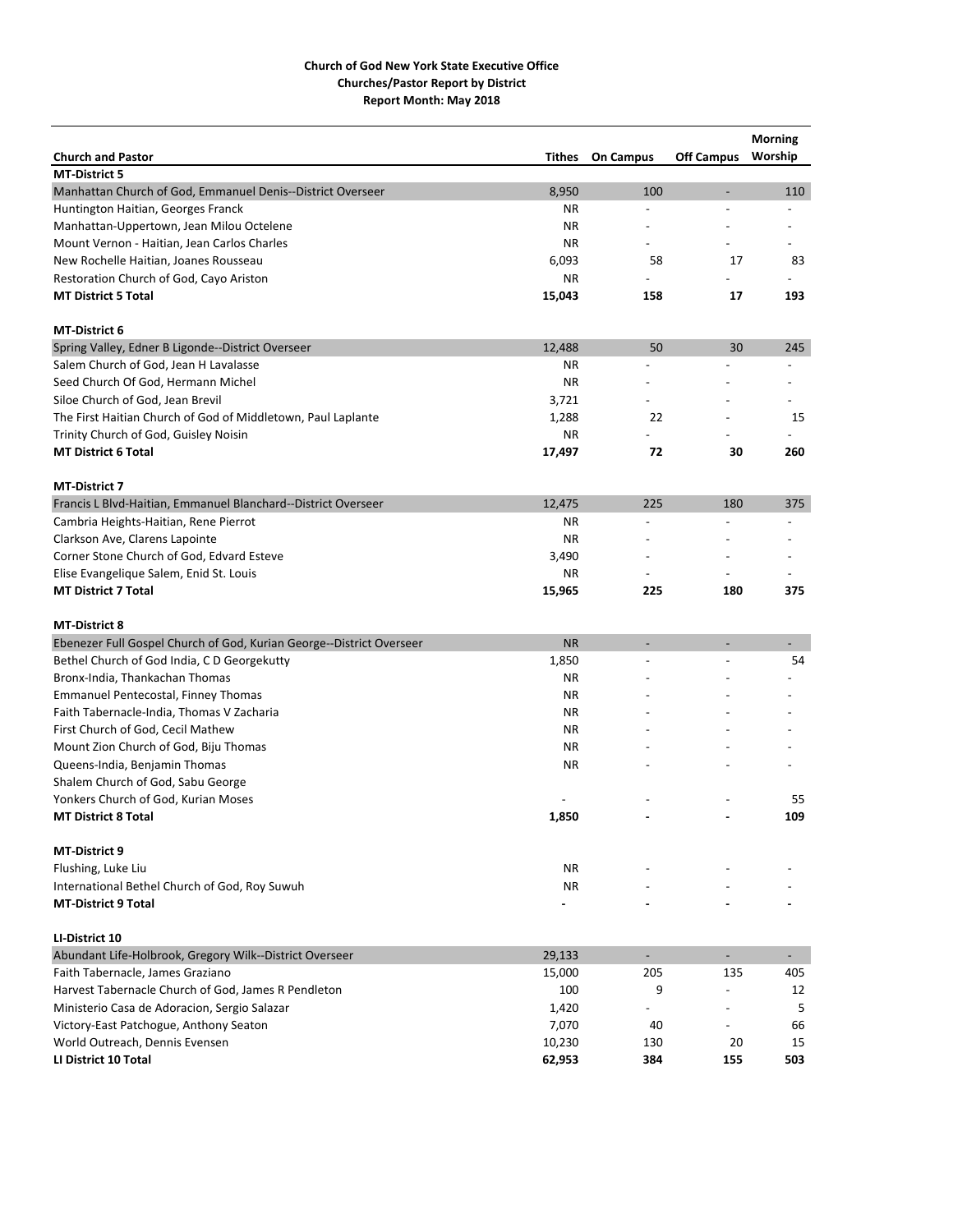|                                                              |           |                          |                          | <b>Morning</b>           |
|--------------------------------------------------------------|-----------|--------------------------|--------------------------|--------------------------|
| <b>Church and Pastor</b>                                     | Tithes    | <b>On Campus</b>         | <b>Off Campus</b>        | Worship                  |
| <b>MT-District 11</b>                                        |           |                          |                          |                          |
| Mount Vernon, Clifford Thompson--District Overseer           | 39,542    | 184                      | $\overline{a}$           | 289                      |
| Elim Church of God, Marcia Pauline Pennicott                 | 7,828     | 20                       | 4                        | 160                      |
| Fulton Avenue Church of God, George Hall                     | 4,958     | $\overline{a}$           |                          | 70                       |
| Rehoboth NT COG, Leopold Clarke                              | ΝR        |                          |                          |                          |
| Spring Valley NT Church of God, Brenda McCrea-Compass        | 785       | 72                       | 13                       | 22                       |
| The Gathering International Ministries, Lezmine Hawthorne    | 4,632     | 40                       |                          | 40                       |
| The United Church of God, Margaret Forrester                 | ΝR        |                          |                          |                          |
| <b>MT District 11 Total</b>                                  | 57,745    | 316                      | 17                       | 581                      |
| <b>MT-District 12</b>                                        |           |                          |                          |                          |
| New York-Bethzatha, David Kim                                | <b>NR</b> | $\overline{\phantom{a}}$ | $\overline{a}$           |                          |
| Dae Myung, Yoon Yong-Duk                                     | <b>NR</b> |                          |                          |                          |
| Jusim Korean, Yong Kun Yun                                   | <b>NR</b> |                          |                          |                          |
| <b>MT District 12 Total</b>                                  |           |                          |                          |                          |
| <b>UP-District 13</b>                                        |           |                          |                          |                          |
| Solid Rock Church of God, Thomas Stimpson--District Overseer | 57,767    | 245                      |                          | 303                      |
| Calvary, Peter Haylett                                       | 816       |                          |                          | 5                        |
| Faith Church of God-West Park, Max R Faircloth               | <b>NR</b> |                          |                          |                          |
| Victory! Walden, Dean Dykeman                                | ΝR        |                          |                          |                          |
| <b>UP District 13 Total</b>                                  | 58,583    | 245                      |                          | 308                      |
| <b>UP-District 14</b>                                        |           |                          |                          |                          |
| Living Waters, Eldred Jenkins                                | 5,932     |                          |                          | $\overline{\phantom{a}}$ |
| Albany - Praise Tabernacle, Larry Dudley                     | 3,987     | 53                       | 10                       | 45                       |
| Damascus Church of God, David Colon                          | ΝR        |                          |                          |                          |
| Healing Waters Church of God, Kermit Lavigne                 | ΝR        |                          |                          |                          |
| Peru Church of God, Daniel Elder                             | <b>NR</b> |                          |                          |                          |
| <b>UP District 14 Total</b>                                  |           | 53                       | 10                       | 45                       |
|                                                              | 9,919     |                          |                          |                          |
| <b>UP-District 15</b>                                        |           |                          |                          |                          |
| <b>Greater Niagara Falls</b>                                 | 12,515    | 20                       | 150                      | 83                       |
| Arcade                                                       | 2,257     | $\overline{\phantom{a}}$ | $\overline{a}$           | 30                       |
| Buffalo-Emmanuel Temple, Jason Whitaker                      | 2,471     | $\overline{\phantom{a}}$ | $\overline{\phantom{a}}$ |                          |
| Healing Word Ministries, Leecroft Clarke                     | 3,371     | 120                      | 110                      | 60                       |
| New Beginning Church of God, Althea Baines                   | 10,864    | 540                      | 522                      | 175                      |
| <b>UP District 15 Total</b>                                  | 31,478    | 680                      | 782                      | 348                      |
| <b>UP-District 16</b>                                        |           |                          |                          |                          |
| Higher Heights, Julius Brunson--District Overseer            | <b>NR</b> |                          |                          |                          |
| Higher Ground Ministires, Eugene Wilson                      | ΝR        | $\overline{\phantom{a}}$ |                          |                          |
| Miracle Outreach, Mary L Robinson                            |           |                          | 25                       | 30                       |
| New Covenant Church of God Ministries, Woodrow Wilson        | 4,765     | 60                       | 42                       | 60                       |
| Restoration-Rochester, Lee Thomas McCloud                    | 2,480     | 40                       | 5                        |                          |
| <b>UP District 16 Total</b>                                  | 7,245     | 100                      | 72                       | 90                       |
| <b>UP-District 17</b>                                        |           |                          |                          |                          |
| Flint Creek, Russell Willemsen--District Overseer            | 1,879     | 14                       | $\blacksquare$           | 25                       |
| Auburn, Frederick J Colombo                                  | 4,600     | 25                       | 124                      | 42                       |
| House of Restoration, Rey Sierra                             | 1,574     |                          |                          |                          |
| Newark, Rey Sierra                                           | 1,459     |                          |                          | 80                       |
| <b>UP District 17 Total</b>                                  | 9,512     | 39                       | 124                      | 147                      |
|                                                              |           |                          |                          |                          |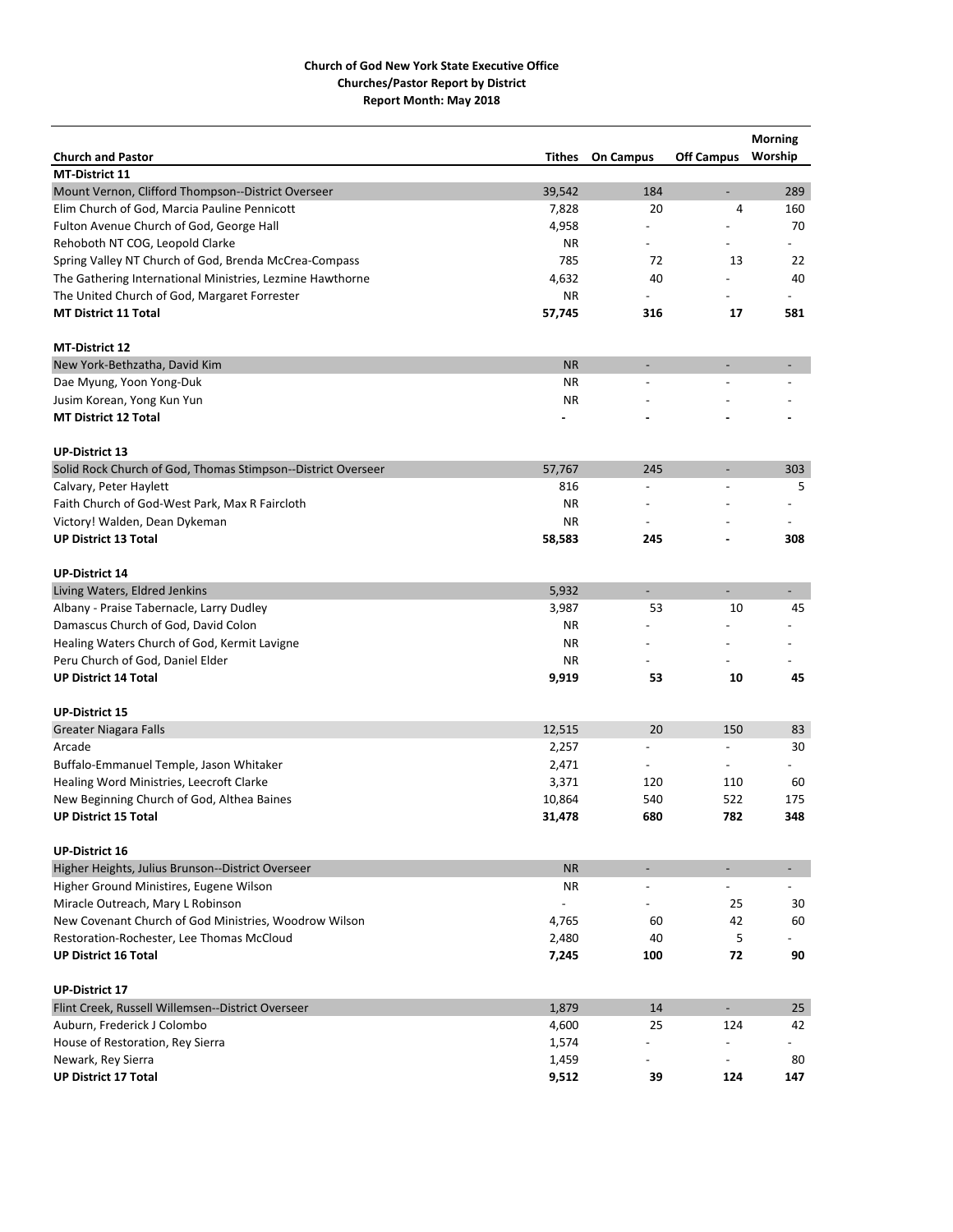|                                                            |           |                          |                          | <b>Morning</b>           |
|------------------------------------------------------------|-----------|--------------------------|--------------------------|--------------------------|
| <b>Church and Pastor</b>                                   | Tithes    | <b>On Campus</b>         | <b>Off Campus</b>        | Worship                  |
| <b>UP-District 19</b>                                      |           |                          |                          |                          |
| Mexico Lighthouse, Ronald Lee Russell                      | <b>NR</b> | $\overline{a}$           | $\overline{a}$           | $\overline{\phantom{a}}$ |
| Church of God Soldiers of Jesus Christ, Carlos Mercado     | <b>NR</b> | $\overline{a}$           |                          | $\overline{a}$           |
| North Syracuse, Valetta Fortino                            | 100       |                          |                          | 6                        |
| Relevant Church of God, Carlos Mercado                     | <b>NR</b> |                          |                          |                          |
| <b>UP District 19 Total</b>                                | 100       |                          |                          | 6                        |
| <b>MT-District 20</b>                                      |           |                          |                          |                          |
| Bronxwood International, Acklan Quarrie--District Overseer | 63,818    | 138                      | 141                      | 534                      |
| Greater Deliverance COG, Gaylord Pennicott                 | <b>NR</b> |                          |                          |                          |
| Highest Praise Church of God, Lennie Garfield Pennicott    | 6,215     | 15                       | 28                       | 50                       |
| New Testament Temple Seymour Avenue, Paul A. Peart         | 47,579    | 140                      | 160                      | 504                      |
| Woodycrest, Julian Stephenson                              | 9,581     |                          | 17                       | 77                       |
| <b>MT District 20 Total</b>                                | 127,193   | 293                      | 346                      | 1,165                    |
| <b>MT-District 21</b>                                      |           |                          |                          |                          |
| New Rochelle, Raphael Gibbs--District Overseer             | 17,023    | 25                       | 19                       | 120                      |
| Crotona Ave, Winston E. Hill                               | ΝR        | L,                       |                          | $\overline{a}$           |
| Nazarene Deliverance Ministries, Peggylin Davis            | <b>NR</b> |                          |                          |                          |
| Vibrant Faith Church of God, Allan Robinson                | ΝR        |                          |                          |                          |
| <b>MT District 21 Total</b>                                | 17,023    | 25                       | 19                       | 120                      |
| LI-District 23                                             |           |                          |                          |                          |
| Tabernacle of Praise Church of God, Jethro Alexis          | <b>NR</b> |                          | $\overline{a}$           |                          |
| Abundant Harvest Church of God, Daniel Rivette             | 5,160     | ÷,                       |                          | 66                       |
| Good Seed Church of God, Fritz Jacques                     | 3,065     |                          |                          |                          |
| Middle Island Church of God, Machado N. Edmond             | ΝR        |                          |                          |                          |
| LI District 23 Total                                       | 8,225     |                          |                          | 66                       |
| LI-District 24                                             |           |                          |                          |                          |
| True Life Church of God, Hixford Allen--District Overseer  | 11,864    | 33                       | $\overline{\phantom{a}}$ | 105                      |
| Berea New Testament, Isaac McIntosh                        | 5,111     | 10                       | 10                       | 14                       |
| Dunamis New Testament Church of God, Neil Clarke           | 9,766     | $\overline{\phantom{0}}$ |                          | 50                       |
| New Life Worship Center Church of God, Raymond L. Rose     | 3,500     | 10                       | 8                        | 50                       |
| Prayer Of Jabez, Janet Matthews                            | 5,530     | 17                       | 7                        | 39                       |
| Rehoboth House of Praise, Junior Rhodes                    | 22,216    | 31                       |                          | 159                      |
| Showers of Blessing Church of God, Noel Henry              | 2,795     | 17                       | 20                       | 32                       |
| Upper Room Assembly, Jean Maurice                          | 6,448     | 28                       | 16                       | 64                       |
| LI District 24 Total                                       | 67,230    | 146                      | 61                       | 513                      |
| <b>MT-District 25</b>                                      |           |                          |                          |                          |
| Eastchester Church of God, Devon Dixon--District Overseer  | 40,752    | 48                       | $\sim$                   | 174                      |
| Living Hope-Bronx, Astley Byron Meeks                      | 10,074    | 25                       | 75                       | 90                       |
| New York-5th Ave, Devon Daniel                             | 1,876     |                          | 12                       | 26                       |
| Restoration Church of God, Rae Scott                       | NR        |                          |                          |                          |
| The Believers, Norman Wisdom                               | 5,770     |                          |                          | 65                       |
| <b>MT District 25 Total</b>                                | 58,472    | 73                       | 87                       | 355                      |
| <b>MT-District 26</b>                                      |           |                          |                          |                          |
| Rhema, Patrick Phillips--District Overseer                 | 7,450     | $\overline{\phantom{a}}$ | $\overline{\phantom{a}}$ | 85                       |
| Brooklyn Cathedral of Praise, Aubrey Brown                 | 19,613    |                          |                          |                          |
| Church Ave, Eric Joseph                                    | 13,403    | 20                       | 24                       | 78                       |
| Classon Ave, Urlin Grey                                    | 9,690     | 48                       | 13                       | 80                       |
| Faith Church of God Ministries - Brooklyn, Michael Grant   | 8,412     | 25                       | 40                       | 89                       |
| <b>MT District 26 Total</b>                                | 58,569    | 93                       | 77                       | 332                      |